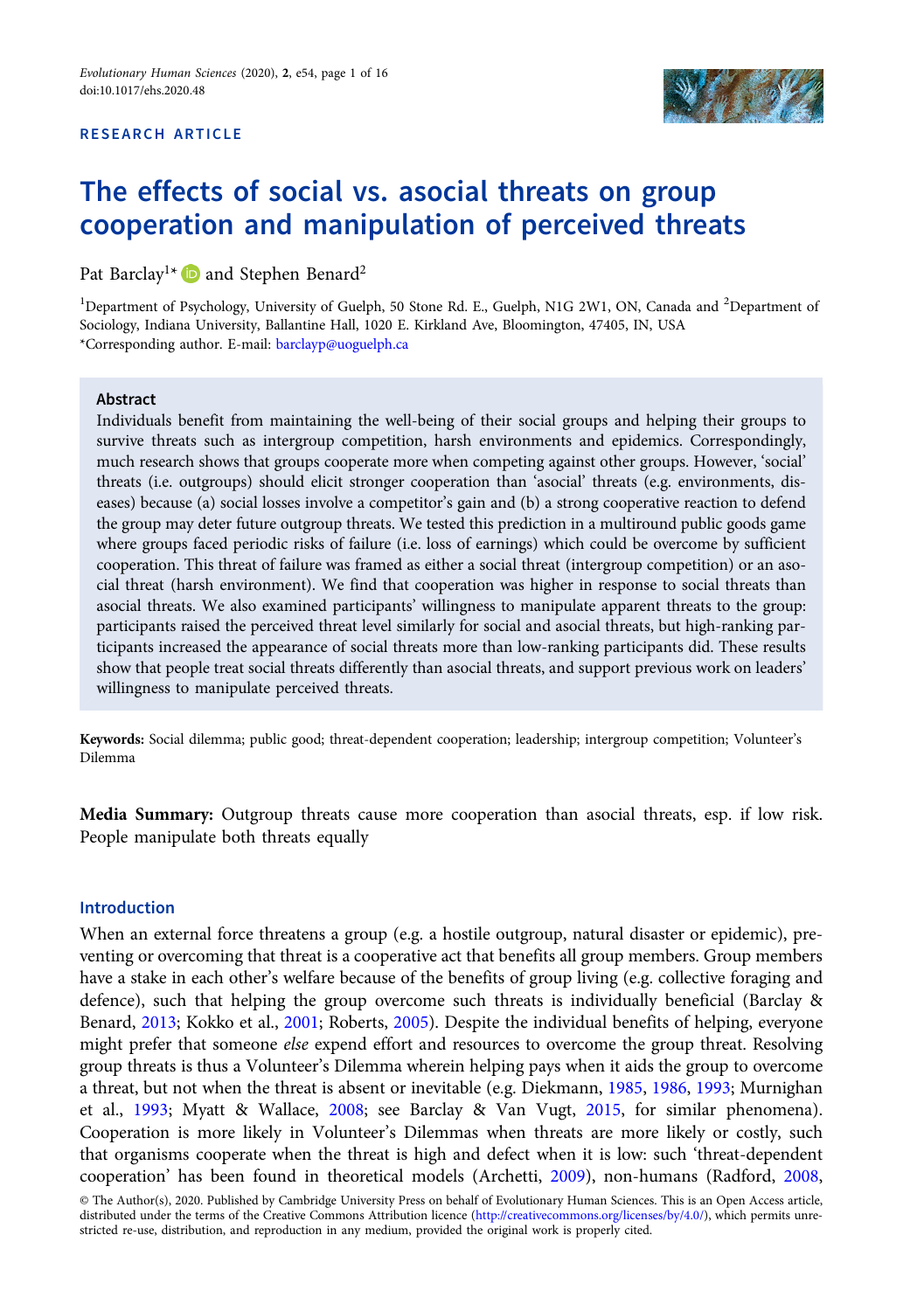[2011\)](#page-14-0), and especially in humans (e.g. Barclay & Benard, [2013](#page-13-0); Bornstein, [2003](#page-13-0); Brewer [2001;](#page-13-0) Coser [1956;](#page-13-0) Halevy et al., [2008;](#page-13-0) Jordan et al., [2017;](#page-14-0) Lahti & Weinstein, [2005](#page-14-0); Milinski et al., [2008;](#page-14-0) Puurtinen & Mappes, [2009](#page-14-0); Sherif, [1966;](#page-14-0) Van Vugt et al., [2008;](#page-15-0) Vasi & Macy, [2003](#page-15-0); reviewed by Benard & Doan [2011\)](#page-13-0).

Some group members have an incentive to manipulate this tendency to cooperate in the face of group threats. If an organism can manipulate its groupmates into perceiving that the threat is higher than it actually is, then that organism receives higher cooperation from its groupmates, and correspondingly reduced within-group competition (Lahti & Weinstein, [2005](#page-14-0); Simmel [1908\[1955\];](#page-15-0) Willer, [2004\)](#page-15-0). Such manipulation could be accomplished by reminders of past threats (e.g. Willer, [2004](#page-15-0)), 'us vs. them' language (Bekkers, [1977\)](#page-13-0), over-responses to ambiguous threats, appearances of constant vigilance or false alarm calls (non-humans: Munn, [1986](#page-14-0)), or creating actual intergroup conflict (Bekkers, [1977;](#page-13-0) Dogan et al., [2017\)](#page-13-0). In particular, leaders benefit from manipulating followers' perceptions of group threats because they receive disproportionate shares of group productivity and have the most to lose from within-group status competition (Dogan et al., [2017](#page-13-0); Lahti & Weinstein, [2005](#page-14-0)). Critics often accuse politicians of threat manipulation, although such charges are difficult to substantiate (e.g. Cinrincione et al., [2004](#page-13-0); Tisdale & Norton-Taylor, [2010](#page-15-0)). Nonetheless, there is anecdotal evidence of threat-manipulation in gangs and other groups (e.g. Brewer [2001](#page-13-0); Short & Strodtbeck, [1963\)](#page-15-0) and experimental evidence showing that people – especially those possessing high rank – will initiate intergroup conflict (Dogan et al., [2017\)](#page-13-0) or pay to make group threats appear worse than they actually are (Barclay & Benard, [2013](#page-13-0)).

Yet what kinds of threats elicit the most cooperation – and the most manipulation? Group threats come in various forms: social threats depend on the actions of others outside the group (e.g. hostile outgroups), whereas asocial threats do not (e.g. natural disasters, predators, diseases, droughts and other 'games against nature'). Most research does not distinguish between these types of threats (but see Jordan et al., [2017\)](#page-14-0). Organisms should react more strongly to social than asocial threats for at least three reasons. First, other groups are less related to oneself than average (i.e. negative relatedness; Gardner & West, [2004](#page-13-0)), which fosters spite and gives increased incentives to help related groupmates compete against them (e.g. West & Gardner, [2010](#page-15-0); Krupp & Taylor, [2015\)](#page-14-0). Second, defeating an asocial threat means merely preventing a loss whereas defeating a social threat can also involve a gain (e.g. taking an outgroup's resources, land, or mates; Gavrilets, [2015;](#page-13-0) Manson & Wrangham, [1991](#page-14-0)) or preventing one's competitors from gaining. Third, social threats are conspecifics who can react to one's group's actions, causing them to mount an even bigger threat in response if they are not deterred outright. A mathematical model by Gavrilets ([2015](#page-13-0)) suggests that group cooperation is more likely to arise first in response to between-group conflicts (social threats) and is then extended to 'games against nature' (asocial threats), rather than vice versa.

Based on the reasons above, we predict that humans possess a psychology (e.g. heuristics) that causes them to be more sensitive to social threats than to asocial threats. However, there is little evidence as to whether cooperation is higher in response to social vs. asocial threats. Furthermore, if such a deep-seated psychology exists, it should be elicited even in the absence of actual intergroup competition, just as other deep-seated desires like salivation can be elicited in the absence of actual food (e.g. by saccharine), or sexual arousal can be elicited in the absence of sexual partners (e.g. by pornography). Human behaviour is readily influenced by evolved heuristics (Todd, [2001](#page-15-0)), including other heuristics about cooperation (e.g. Kioynari et al., [2000](#page-14-0)), and the framing of a cooperative task can influence which heuristics get activated (Eriksson & Strimling, [2014;](#page-13-0) Liberman et al., [2004](#page-14-0)).

As a result, we expect that humans will cooperate to a greater extent when a threat is presented as social in origin, compared with when it is presented as asocial. If people do cooperate more in response to social threats, they may also be more likely to exaggerate the apparent threat when that threat is social in nature, as doing so is more likely to elicit cooperation from group members. Thus, we test whether threat manipulation is more likely when threats are social vs. asocial. We build on past work finding that those occupying high-ranking, contestable positions are more likely to manipulate threats (Barclay &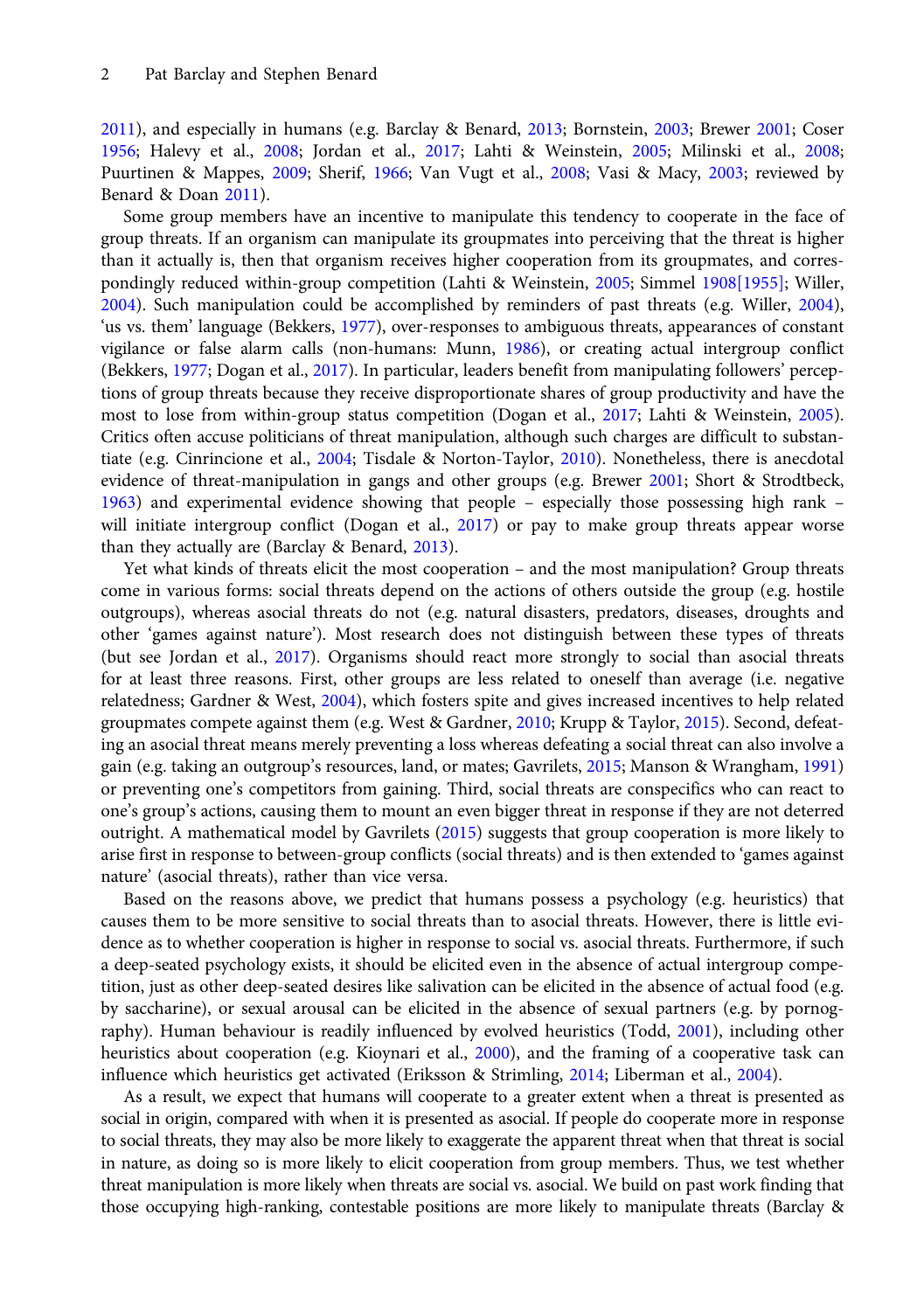Benard, [2013](#page-13-0)). We evaluate whether we can replicate this finding in a different setting and sample, and also whether rank moderates the effect of social vs. asocial threats.

The goals of the current manuscript are to test whether people: (a) cooperate more when threats are presented as social vs. asocial; (b) are more responsive to increased levels of social vs. asocial threat; (c) invest more in manipulating group perceptions of social than asocial threats; and (d) are more likely to do each of the above when they possess contestable rank. We use a social vs. asocial framing of an experimental economic game: a modified public goods game with contestable rank, fluctuating threat of group failure (i.e. everyone earns zero) and opportunities to manipulate the threat level that others see. Most importantly, we manipulate the social vs. asocial nature of the threat by the framing alone: the social and asocial threats are identical in structure, incentives and complexity. As such, if participants behave differently to social vs. asocial threats, it is due to the type of threat, rather than some other feature of the situation like the presence of a threshold in social competitions (e.g. Jordan et al., [2017\)](#page-14-0). Laboratory games are simplified models of real-world scenarios: they necessarily lack some features of the real world, like a map that simplifies real terrain and lacks some features of the geography. Nonetheless, such games are useful insofar as they capture essential features of the real world like the conflicting incentives to benefit the group vs. benefit oneself (e.g. Hertwig & Ortmann, [2001;](#page-14-0) Kokko [2007](#page-14-0)), and allow us to observe normally unobservable phenomena (e.g. threat manipulation that is typically concealed in real-life settings).

## **Methods**

## **Participants**

Participants were 62 males and 58 females from the University of Guelph community (mean age 22.0 ± 5.2 SD years) recruited via posters around campus. Each session included two groups of three participants each; the two groups worked independently and did not interact. As such, there were 40 groups in total, or 120 total participants with 20 rounds each equalling 2,400 total observations. All participants gave written consent before participating. No deception was used: all participants received full instructions and passed a comprehension test before participating. These methods were approved by the Research Ethics Board at the University of Guelph.

## Payment

Participants received CAN\$5 for showing up. Participants also earned 'lab dollars' (henceforth L\$) which were exchangeable to Canadian dollars (CAN\$) after the experiment at the pre-announced exchange rate of 3:1, based on the average of all rounds. Total earnings averaged CAN\$21.56  $(\pm 4.56$  SD).

#### Anonymity

Participants' decisions were made anonymously via computers using z-tree software (Fischbacher, [2007](#page-13-0)). Communication was not allowed, and partitions prevented visual contact between participants. The experimenter knew participants' total earnings but not how those earnings were reached.

## Experimental task: modified 'public goods game'

Participants played 20 rounds of a public goods game in groups of three. Each round, participants received L\$50 or L\$80 each (see below), and could contribute any whole number of these to a group fund and keep the rest for themselves. The computer program summed the contributions within a group, multiplied them by 1.5, and gave all group members an equal share of the new total (contributors and non-contributors alike). Thus, each L\$1 contributed resulted in each group member receiving L\$0.50, including the contributor, such that contributions were personally costly but increased the group's earnings.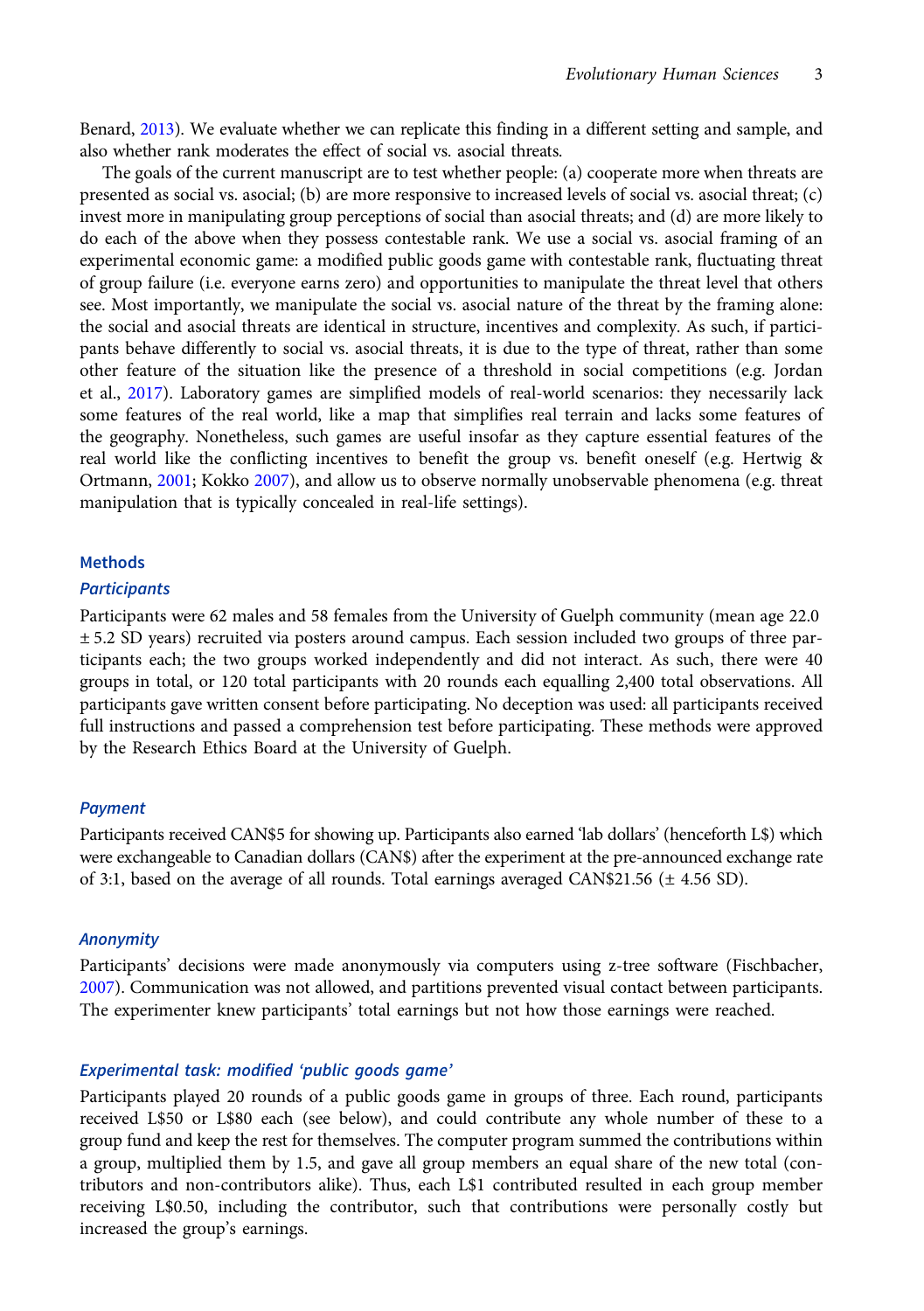#### 4 Pat Barclay and Stephen Benard

In order to test our hypotheses, we modified the public goods game in four ways (based on Barclay & Benard, [2013](#page-13-0)), which we summarize as follows. First, we included surmountable threats to group survival: each round there was some probability that the group would 'fail' and all members would earn zero; participants could reduce this risk by contributing to the public good. Second, we let participants manipulate the apparent severity of those group threats: each participant could pay to increase or decrease the threat level that other participants saw before making their public goods contributions. Thus, participants could exaggerate or downplay the perceived threat level, while the actual threat to the group remained the same. Third, because threat manipulation is more common among high-ranking participants (Barclay & Benard, [2013](#page-13-0)), we added contestable rank: each group contained one high-ranking member (L\$80 endowment) and two low-ranking members (L\$50 endowment), and this rank could change each round based on who kept the most money for themselves. Fourth, to test the effects of threat type, we framed the game as either a social threat (a firm being outcompeted by a rival firm) or an asocial threat (a firm going bankrupt from not having enough money to continue operations). In sum, participants engaged in a public goods game, in groups stratified into contestable high- and low-ranking positions, with a fluctuating social or asocial risk of group failure that could be exaggerated or downplayed by participants. We elaborate on each of these four additions in the three sections below. [Figure 1](#page-4-0) presents an overview of each round.

# External threats (and manipulation thereof)

To assess how participants respond to (and manipulate) external threats, for each round the computer randomly determined the 'threat level'. This threat level was the probability that the group would 'fail' that round (0–100%, drawn uniformly). If the group failed, then all members earned zero for that round and the previous round, including their endowments and their shares of the group fund. This simulates a group succumbing to external threats, for example by failing to respond effectively to hostile outgroups (e.g. Bowles, [2006](#page-13-0)), natural disasters or even environmental degradation (Diamond, [2005](#page-13-0)). Importantly, the threat in the experiment is a continuous probability, which deliberately introduces uncertainty. The uncertain and continuous nature of these threats makes them more ecologically representative of real-life threats than the manipulations used in typical threshold-level public goods and Volunteer's Dilemmas (e.g. Jordan et al., [2017](#page-14-0)).

The *true* threat level (i.e. the computer-generated risk of failure) was unknown to participants. Instead, they had to rely on the *announced* threat level, which could be manipulated by participants. All group members could pay up to L\$10 to increase or decrease what threat level was announced to the group: every L\$1 spent this way caused a 5% increase or decrease in the threat level that was announced (but had no effect on the true risk of group failure). For example, if the true threat level was 40%, and one participant spent L\$4 on increasing the threat, then the *announced* threat level would be 60% (i.e.  $40 + (4 \times 5)$ %), but the actual risk of group failure would still be 40%. Thus, the sole purpose of increasing or decreasing the *announced* threat level is to change others' perceptions of the risk of group failure.

After seeing the announced threat level, participants decided how much of their L\$50 or L\$80 endowments to contribute to the group fund. Every L\$1 contributed reduced the (true) risk of group failure by 0.5%. For example, if the (true) threat level was 40% and the group members contributed a total of \$20, then at the end of the round there would be a 30% chance (i.e.  $40 - (20 \times 0.5)\%$ ) of the group failing and everyone earning zero in that round. Thus each L\$1 contribution to the group fund had two beneficial effects: increasing group earnings by \$0.5 per person, and reducing the risk of group failure by 0.5%.

How does this threat level affect the incentives of the game? The threat level adds an element of a Volunteer's Dilemma to the public goods game. If the threat is high enough, then it pays to contribute to the public good to prevent group failure, although all players might prefer that someone else 'volunteer' to contribute. This is different from the linear public goods game that many experiments use (a.k.a. N-player Prisoner's Dilemma), where defection is the dominant strategy, but the game is still a cooperation game – all public goods fall on a spectrum between a pure Prisoner's Dilemma and a pure Volunteer's Dilemma (Archetti & Scheuring, [2011](#page-12-0)), and almost all have a mixed equilibrium of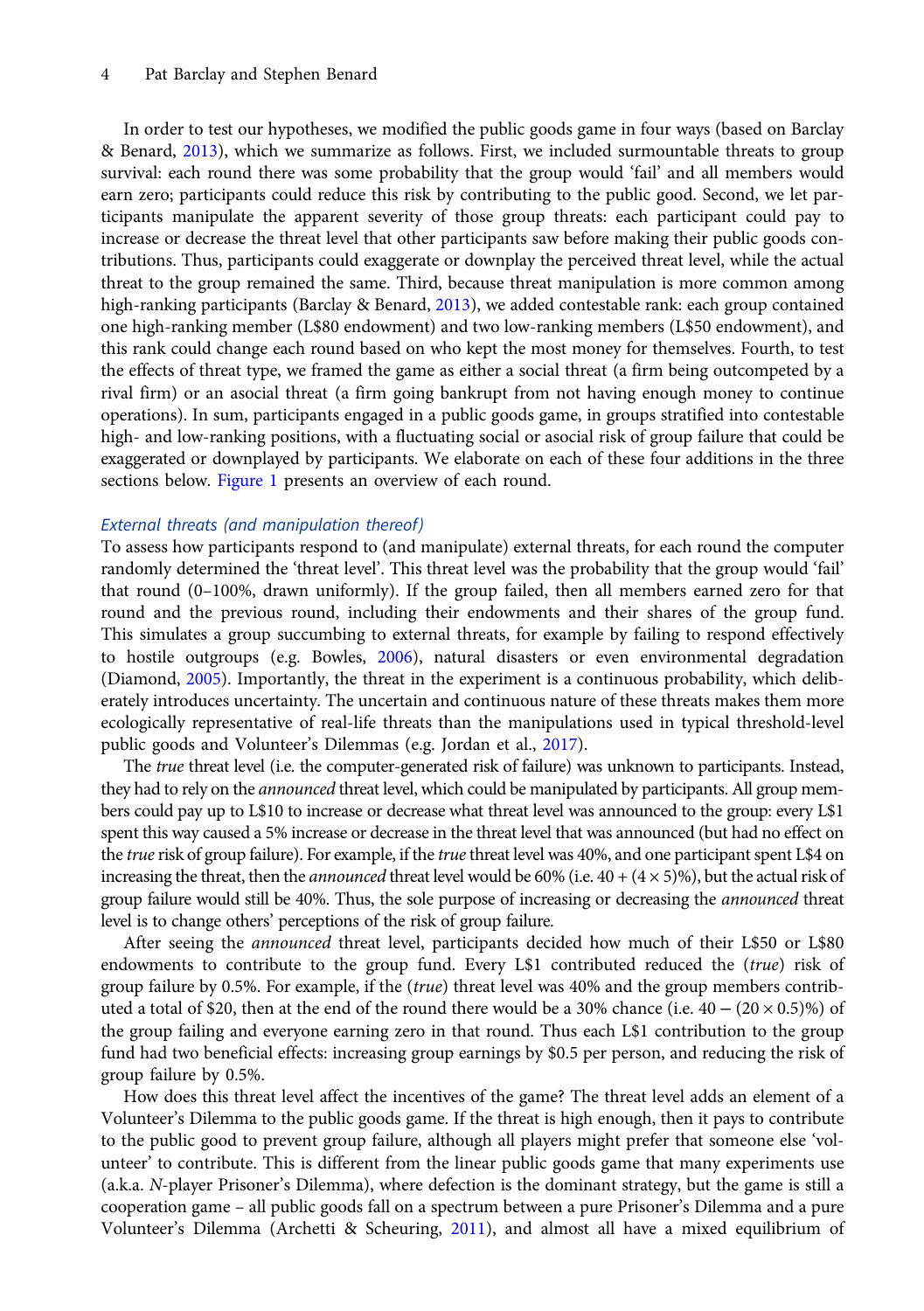<span id="page-4-0"></span>

Figure 1. Flowchart of each of the 20 rounds of the study from the perspective of participants. Participants' decisions are in bold. Threats were framed as the risk of a firm going bankrupt either due to not having enough money to continue operations (asocial threats) or from being outcompeted by other firms (social threats). Figure reused under Creative Commons Attribution (CC BY) license from Barclay and Benard [\(2013](#page-13-0)).

cooperation and defection. Threat-dependent cooperation (and manipulation thereof) relies on there being personal benefits from cooperating to overcome the group threat. As such, these external threats – and the Volunteer's Dilemma they create – are a crucial part of our experimental design.

# Contestable rank

We introduced contestable rank to test whether high and low-ranking participants responded similarly to social and asocial threats, and to see whether they varied in their willingness to manipulate such threats. Previous work showed that high-ranking people spend more to manipulate group threats (Barclay & Benard, [2013\)](#page-13-0), so we used contestable rank to ensure that some participants had sufficient motivation to manipulate group threats, and to recreate the dynamics in real human groups. A diverse range of human social groups – including political parties, labour unions and gangs – are stratified into hierarchies (Gould [2003](#page-13-0); Van Vugt et al., [2008](#page-15-0)). Occupants of high-ranking positions in such groups typically have access to greater resources or power, but also face competition for their position from within the group. There are many definitions of social rank, but common to such definitions are preferential access to resources and the fact that rank is contestable at least in theory (Gould, [2003](#page-13-0)). The present study used a relatively minimal operationalization of rank – contestable high vs. low endowments each round; previous work examines alternative operationalizations (Barclay & Benard, [2013\)](#page-13-0).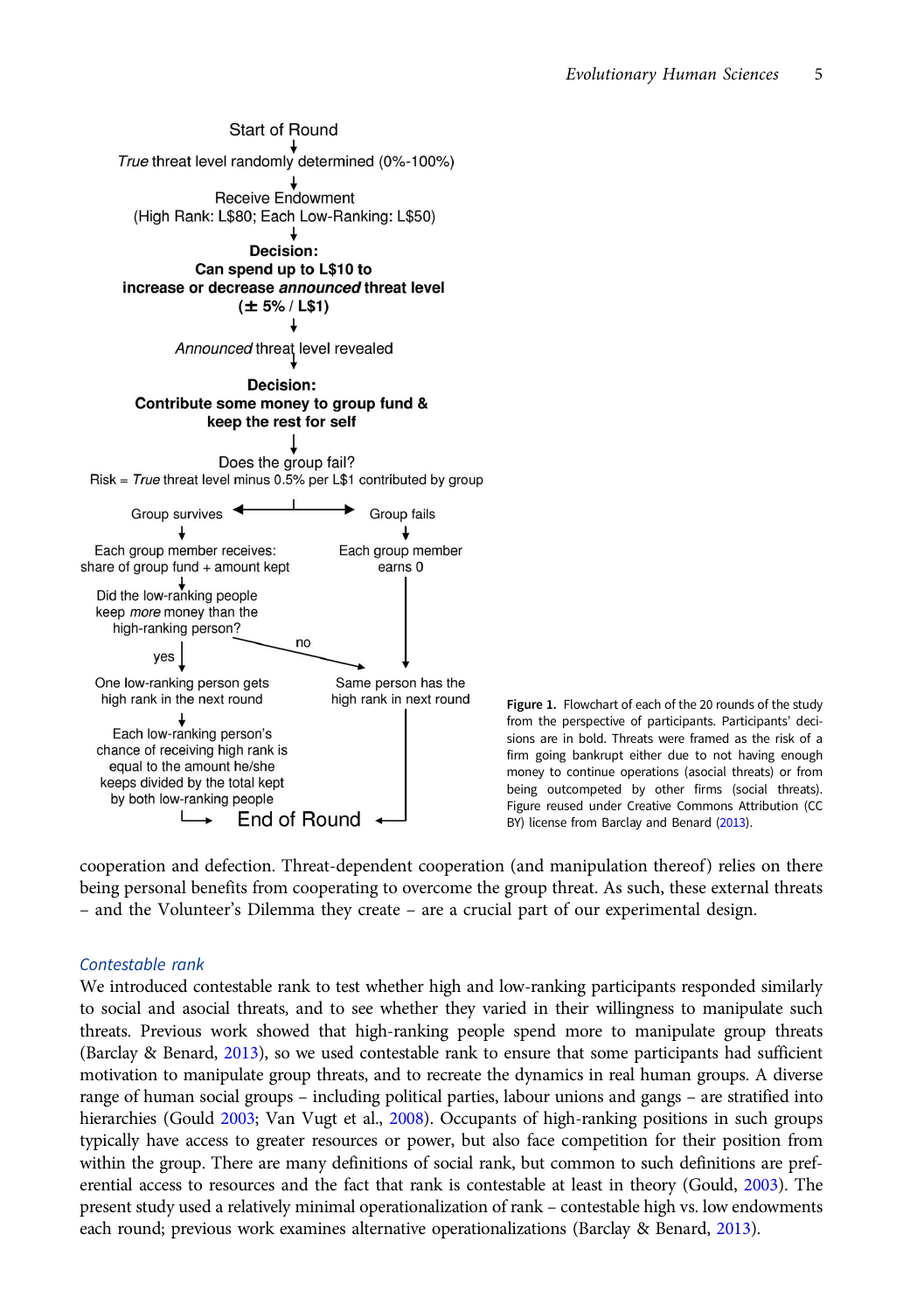#### 6 Pat Barclay and Stephen Benard

In the present study, the high-ranking participant received L\$80 as her endowment each round whereas the low-ranking participants received L\$50 each round. This represents preferential access to resources. In any round that the group survived, rank was contestable based on resources: the highranking participant lost her position if she kept less money for herself than did the two low-ranking participants combined. After such a supplanting, each low-ranking person's chances of achieving the high rank for the next round depended on their relative amounts kept. For example, suppose that high-ranking A kept L\$2 while low-ranking B and C kept \$2 and \$1, respectively. A would lose the high-ranking position because she kept less (L\$2) than B and C combined (L\$3); B would get the high rank the next round with 2/3 probability and C with 1/3 probability. We used amounts kept (i.e. not contributed or spent on manipulation) as the basis for rank because we are focusing on hierarchies resembling dominance hierarchies based on raw competitive power (e.g. Henrich & Gil-White, [2001;](#page-14-0) Reeve & Shen, [2006\)](#page-14-0) as opposed to hierarchies based on prestige and trust (e.g. Barclay, [2004,](#page-12-0) [2013,](#page-12-0) [2016;](#page-13-0) Hardy & Van Vugt, [2006](#page-14-0); Milinski et al., [2002](#page-14-0); Willer, [2009\)](#page-15-0). In dominance-based hierarchies, helping one's group and competing over rank are generally mutually exclusive, to the point where many authors simply define a failure to cooperate as 'competition' (e.g. Kümmerli et al., [2010;](#page-14-0) Messick & McClintock, [1968;](#page-14-0) Reeve & Shen, [2006\)](#page-14-0). For a full justification of our definition of rank and its contestability, see Barclay and Benard ([2013](#page-13-0)).

# Summary of each round

[Figure 1](#page-4-0) shows the order of events in each of the 20 rounds. First, the computer generated a *true* threat level, i.e. the risk of the group failing and everyone earning zero for that round and the previous one. Participants received their endowments of L\$50 (low-rank) or L\$80 (high-rank). They could then pay up to L\$10 to increase or decrease the announced threat level, which affected what others saw as being the threat level but not the actual risk of group failure. After seeing the announced threat level, participants could contribute any whole dollar amount to the group fund. Each L\$1 contributed reduced the true risk of group failure by 0.5%; also, all contributions were summed, multiplied by 1.5 by the computer, and redistributed evenly. If the group failed, everyone earned zero for that round and the previous one, and rank did not change. If the group survived, everyone received their earnings for that round (remaining endowment + share of group fund), and rank was determined by the relative amounts that participants kept. The high-ranking person lost her position if she kept less money than the two low-ranking people; if that happened, then each low-ranking person's probability of winning the high rank depended on their amounts kept relative to each other. To avoid endgame effects (and simulate many real-group life situations), participants did not know the total number of rounds.

#### Experimental conditions: social threats vs. asocial threats

We created social vs. asocial threats by framing the instructions differently across the two conditions. In both conditions, the instructions were framed as three business co-owners choosing to invest their salaries in a 'company growth account' (group fund) vs. a 'personal development account' (keeping money for self), while competing to be the high-earning 'sales leader' (high rank) instead of simply a 'team member' (low rank). The threat of group failure was framed as the threat of bankruptcy.

In the Asocial Threat condition ( $n = 60$  participants = 20 groups), group failure was framed as going bankrupt ('franchise failure') from not having enough money 'to continue operating effectively' in an 'uncertain economy', or other wording relating to effective operations. In the Social Threat condition ( $n = 60$  participants = 20 groups), group failure was framed 'being out-competed' from not having enough money 'to compete effectively with rival businesses' or other wording relating to outcompeting rival businesses. Thus, the Social Threats were framed much more explicitly as intergroup competition, whereas the Asocial Threats were not. These different framings were repeated multiple times in the instructions, but were still relatively small: the total words that differed between the two framings comprised less than 6% of all words in the introduction and comprehension tests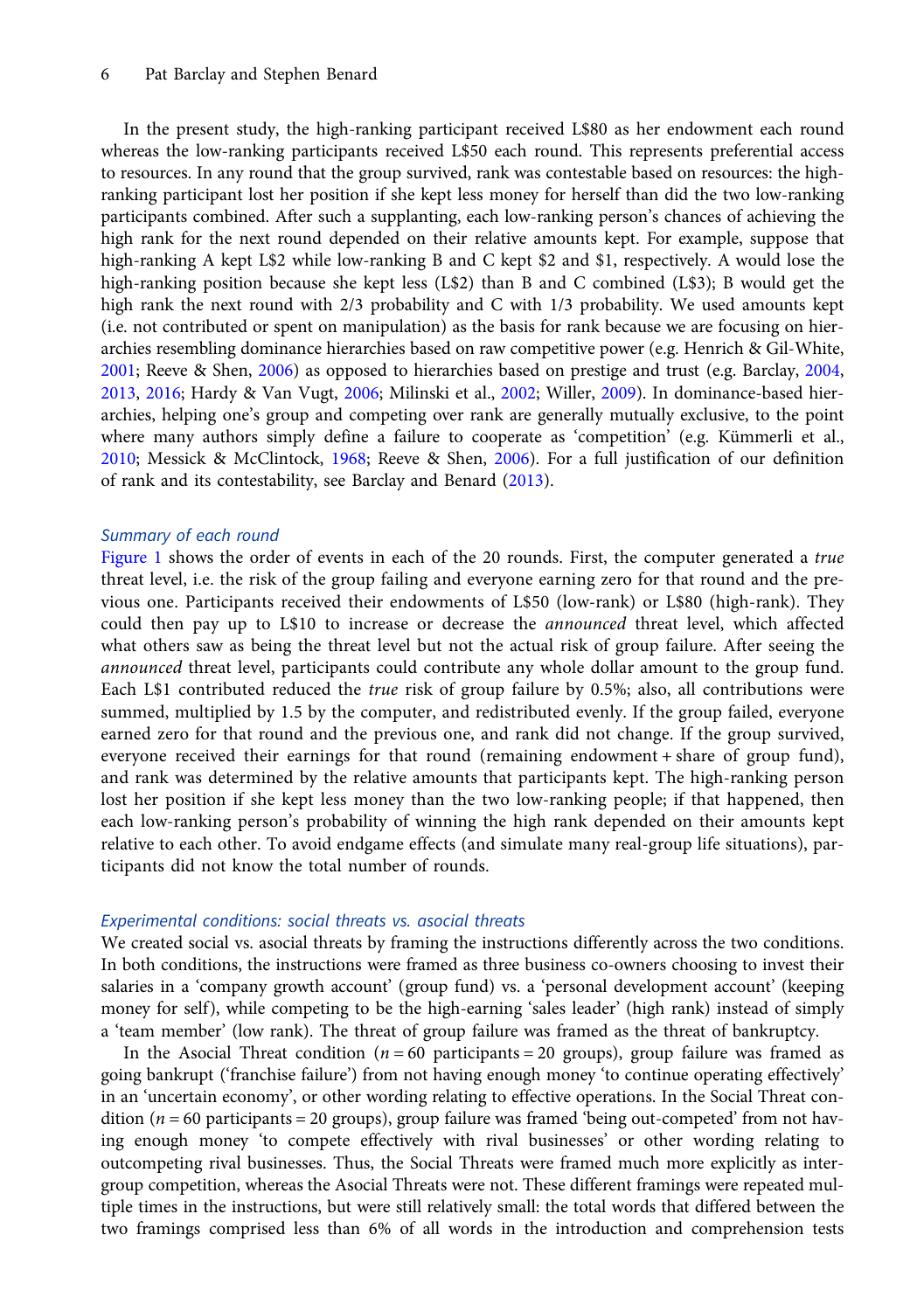(Asocial Threat, 186/3241 words; Social Threat, 152/3204 words). The Supplementary Information presents both framings, so readers can compare them.

These framings were the only difference between the Asocial Threat and Social Threat conditions; the two conditions were otherwise identical in structure and incentives. As such, any differences between experimental conditions are solely due to the differences in framing (i.e. social vs. asocial threat), as opposed to differences in incentives, complexity or understanding.

# Analytical strategy

Our data have a multilevel structure in which rounds are nested within individuals, and individuals are nested within groups. The unit of analysis is the person-round; 120 individuals interacting across 20 rounds yields 2,400 total observations. To compensate for the non-independence of observations, we fit multilevel models with random intercepts for individuals and groups, using the *mixed* command in STATA 14.1. Our dependent variables are the percentage of endowments participants (a) contributed to the group and (b) invested in increasing or decreasing the apparent threat level. The threat manipulation measure was coded as a positive number if participants invested in increasing the threat, and a negative number if they invested in decreasing the threat. We focus on percentage of endowment contributed or invested in manipulation in the main text because this measure controls for differences in endowments across participants in high- or low-ranking positions. Our independent variables include rank (high/low), the social/asocial threat manipulation, the interaction of these two variables and controls for perceived threat level and period. Note that our primary independent variable, whether participants are assigned to the Social or Asocial Threat condition, is time-invariant, and so fixed effects models are not appropriate for these data.

To accurately measure each participant's perception of the threat, the control for the perceived threat level was adjusted to take the participant's manipulation of the threat into account. The perceived threat level for any given participant is the announced threat level minus however much they changed it by – this accounts for the fact that participants who manipulated the threat would know that some of that threat was not real, i.e. some of the announced threat was caused by them. For example, if the threat announced to the participant on that round was 50%, but the participant had increased the apparent threat by 5%, the *perceived* threat for that participant that round was 45%. Thus, the true threat is the probability that the group will fail and is unknown to all participants; the *announced* threat is what was publicly announced, i.e. the true threat plus the sum of everyone's manipulations (including the focal participant); and the *perceived* threat is what any focal participant would perceive after factoring out their own manipulation, i.e. the true threat plus the sum of everyone else's manipulations (i.e. excluding the focal participant).

Given that our percentage contribution measure is bounded (ranging from 0–100), one might be concerned about the violation of the assumption that the residuals should be normally distributed. However, the distribution of the residuals, as well as  $q-q$  and  $p-p$  plots, indicates no signs of violation of this assumption. Because some standardized residuals were large (approximately  $\pm 5$ ), we used robust standard errors, as recommended by Rabe-Hesketh and Skrondall [\(2012](#page-14-0)). Comparisons with models without robust standard errors indicated that the presented models are more conservative for most variables (i.e. the presented models generally have larger standard errors).

All p-values are two-tailed. In addition to our primary analyses, we fit several alternative models to evaluate the robustness of our results, and to show that they do not depend on one particular modelling strategy or statistical assumptions (see below and Supporting Information). We also conducted checks for influential points, by computing Cook's distance scores for both groups and individuals and comparing them with critical values drawn from an F distribution (Aguinis et al., [2013](#page-12-0)). Depending on the analysis, the significant effects of social threats were either unchanged (i.e. no influential points detected), or had slightly smaller *p*-values compared with those presented in the base models. These results are available from the authors. The data are available on the Open Science Framework at [https://osf.io/dvy2j/.](https://osf.io/dvy2j/)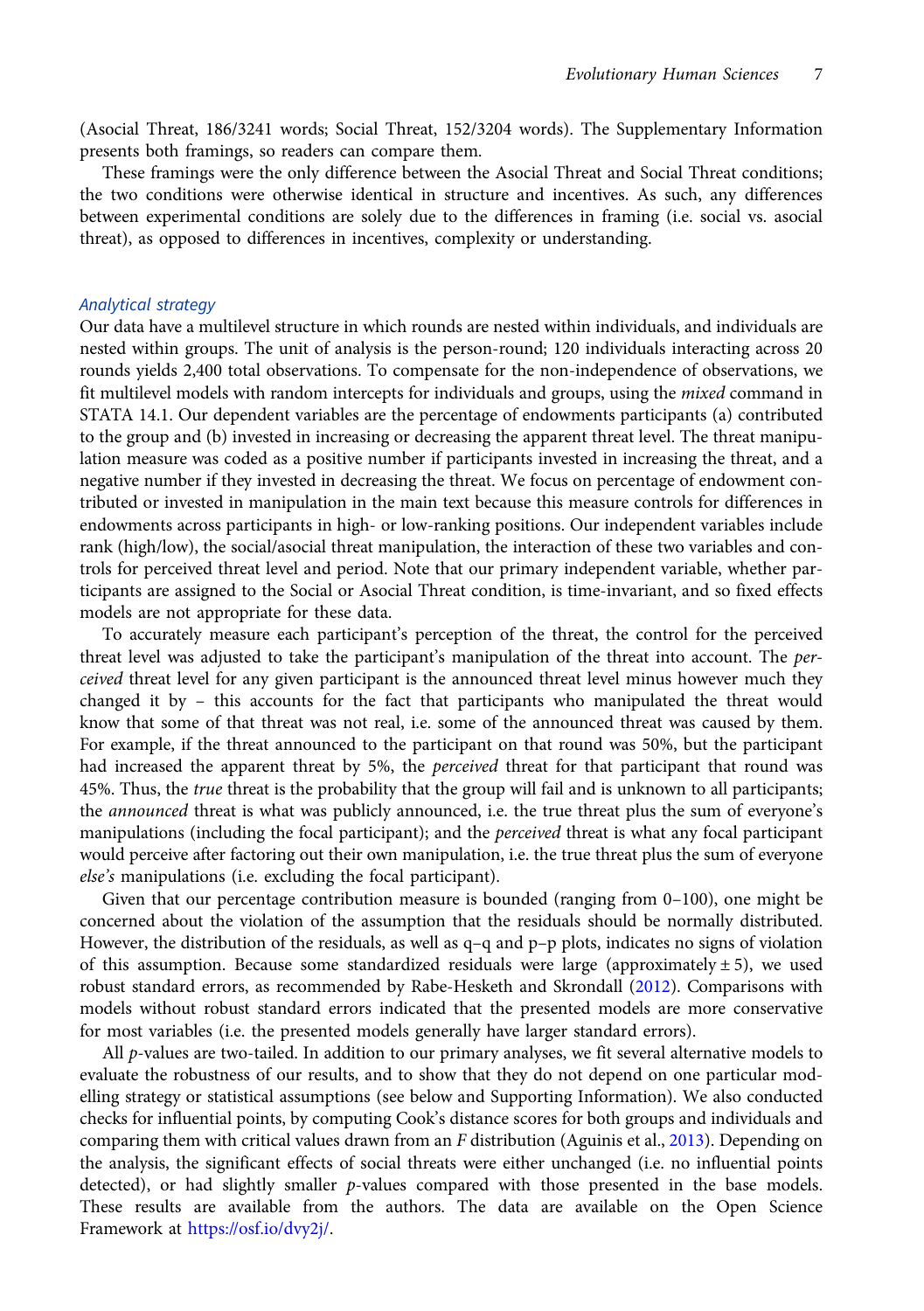<span id="page-7-0"></span>Table 1. Multilevel model for the effects (and robust standard errors) of a one unit change (i.e. b-values) in rank, social threats, perceived threat and time period on percentage of endowment spent on contribution and manipulation of perceived threats

|                                           | Percentage of endowment<br>contributed | Percentage of endowment spent<br>manipulating the threat level |
|-------------------------------------------|----------------------------------------|----------------------------------------------------------------|
| <b>Fixed effects</b>                      |                                        |                                                                |
| High rank                                 | 0.179(1.734)                           | $-0.317(0.403)$                                                |
| Social threat                             | $7.364*$ (3.381)                       | $-0.776(0.598)$                                                |
| High rank × social threat                 | $-0.182$ (2.385)                       | $0.952^{\dagger}$ (0.497)                                      |
| Perceived threats                         | $0.240**$ (0.029)                      |                                                                |
| Period                                    | $-0.361**$ (0.114)                     | 0.032(0.028)                                                   |
| Constant                                  | 32.064** (3.174)                       | $1.541**$ (0.503)                                              |
| Random effects                            |                                        |                                                                |
| Group-level Random Intercept SD (ln)      | $1.521* (0.613)$                       | $-14.479**$ (5.442)                                            |
| Individual-level Random Intercept SD (ln) | $2.761**$ (0.078)                      | $1.259**$ (0.104)                                              |
| Observations                              | 2,400                                  | 2,400                                                          |
| Number of individuals                     | 120                                    | 120                                                            |
| Number of groups                          | 40                                     | 40                                                             |

Note: Perceived threats are not included in the manipulation analysis because participants made decisions about manipulating perceived threats before threat levels were announced.

The unit of analysis is the person-round, with person and group-level random intercepts.

 $\frac{1}{p}$  < 0.10;  $\frac{*}{p}$  < 0.05;  $\frac{**}{p}$  < 0.01.

# Results

# Contributions to the group fund

## Contributions under social vs. asocial threats

To test our hypotheses, we present a multilevel model with percentage of endowment contributed to the group fund regressed on rank, the social/asocial threat manipulation, the interaction of these two variables, and controls for perceived threat level and period (see Table 1, column 1). As predicted, participants contributed more to the group fund in the Social Threat condition than the Asocial Threat condition ( $b = 7.36$ ,  $p = 0.029$ ). [Figure 2](#page-8-0) presents the raw and predicted means from these models, by Social/Asocial Threat condition and rank, with standard errors corrected for clustering; we present both raw and predicted means because error bars for the raw means do not account for clustering and thus underestimate the standard errors. We also conducted a set of supplementary analyses to evaluate the scope and robustness of our findings (see Appendix and Tables S1 and S2 in the Supporting Information for more details). The effects of social threats remained significant and similar in size when employing alternative estimation techniques, including wild cluster bootstrapping (Table S1).

# Contributions at different threat levels

Participants demonstrated threat-dependent cooperation by contributing more to the group fund when the perceived threat was high: each 1% increase in the perceived threat level was associated with participants contributing an additional 0.24% of their endowment ( $b = 0.24$ ,  $p = 0.0005$ ). In supplementary analyses, we find a marginally significant, negative interaction between social threats and the perceived threat level, such that the difference between social and asocial threats got smaller as the threat level increased ( $b = -0.10$ ,  $p = 0.057$ ; [Figure 3](#page-8-0), Model 1 in Table S2). While participants consistently contribute more at higher vs. lower threat levels, at low threat levels they contribute more in response to social threats than asocial threats, but at higher threat levels they contribute similarly for social and a social threats.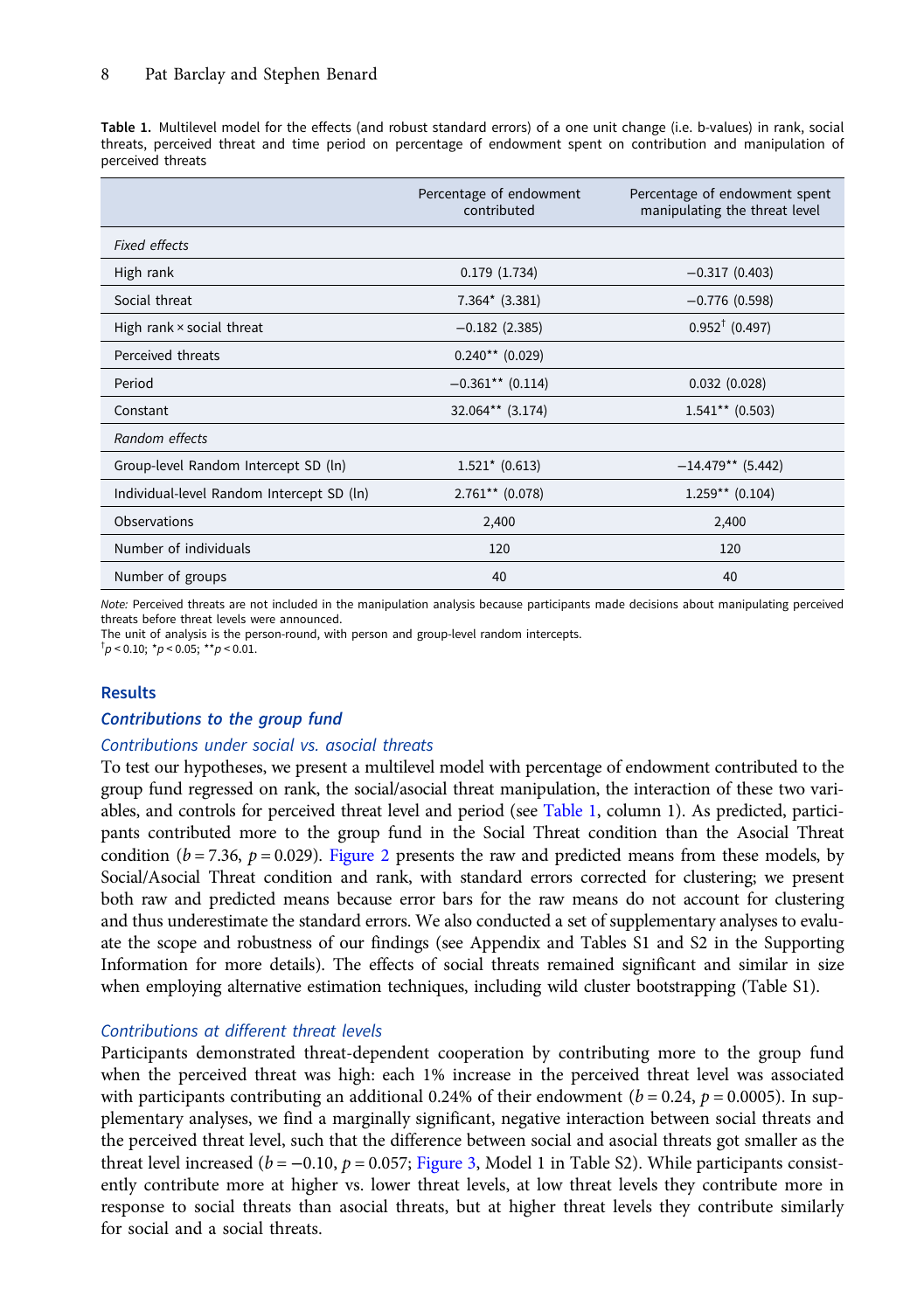<span id="page-8-0"></span>

Figure 2. Percentage of endowment contributed to the group fund by high- and low-ranking participants with asocial threats (white bars) vs. social threats (dark bars). Panels show (a) raw means (error bars omitted because raw standard errors are biased due to clustering) and (b) predicted means with cluster-corrected standard errors (which are more conservative).



Figure 3. Percentage of endowment contributed to the group fund at different perceived threat levels, for asocial threats (dotted line) and social threats (solid line). Panels show (a) raw means, (error bars omitted because raw standard errors are biased due to clustering) and (b) predicted means with cluster-corrected standard errors.

## Contributions across periods and by low- and high-ranking participants

We found a negative effect of period, indicating that contributions tend to decline across rounds ( $b = -0.36$ ,  $p = 0.002$ ). Contributions were similar from low- and high-ranking participants: low-ranking participants did not differ from high-ranking participants in their contributions ( $b = 0.18$ ,  $p = 0.918$ ), and rank did not significantly interact with the type of threat ( $b = -0.18$ ,  $p = 0.939$ ). The supplementary analyses also show that high- and low-ranking individuals respond similarly to perceived threats (Models 2 and 3 in Table S2). There is no significant three-way rank  $\times$  social threat  $\times$  threat level interaction or subsidiary two-way interactions (Model 3 in Table S2), and the type of threat does not significantly moderate the effect of period (Model 4, Table S2). Across all analyses, the main effect of social threats remains positive and significant.

# Additional analyses of contributions: group failure and effects thereof

Although not related to our central hypotheses, we conducted several post-hoc analyses on patterns of group failure for interested readers (tables available upon request). Group failure rates were slightly lower in the social threat condition, with a medium effect size (social condition, mean =  $0.15 \pm 0.07$ )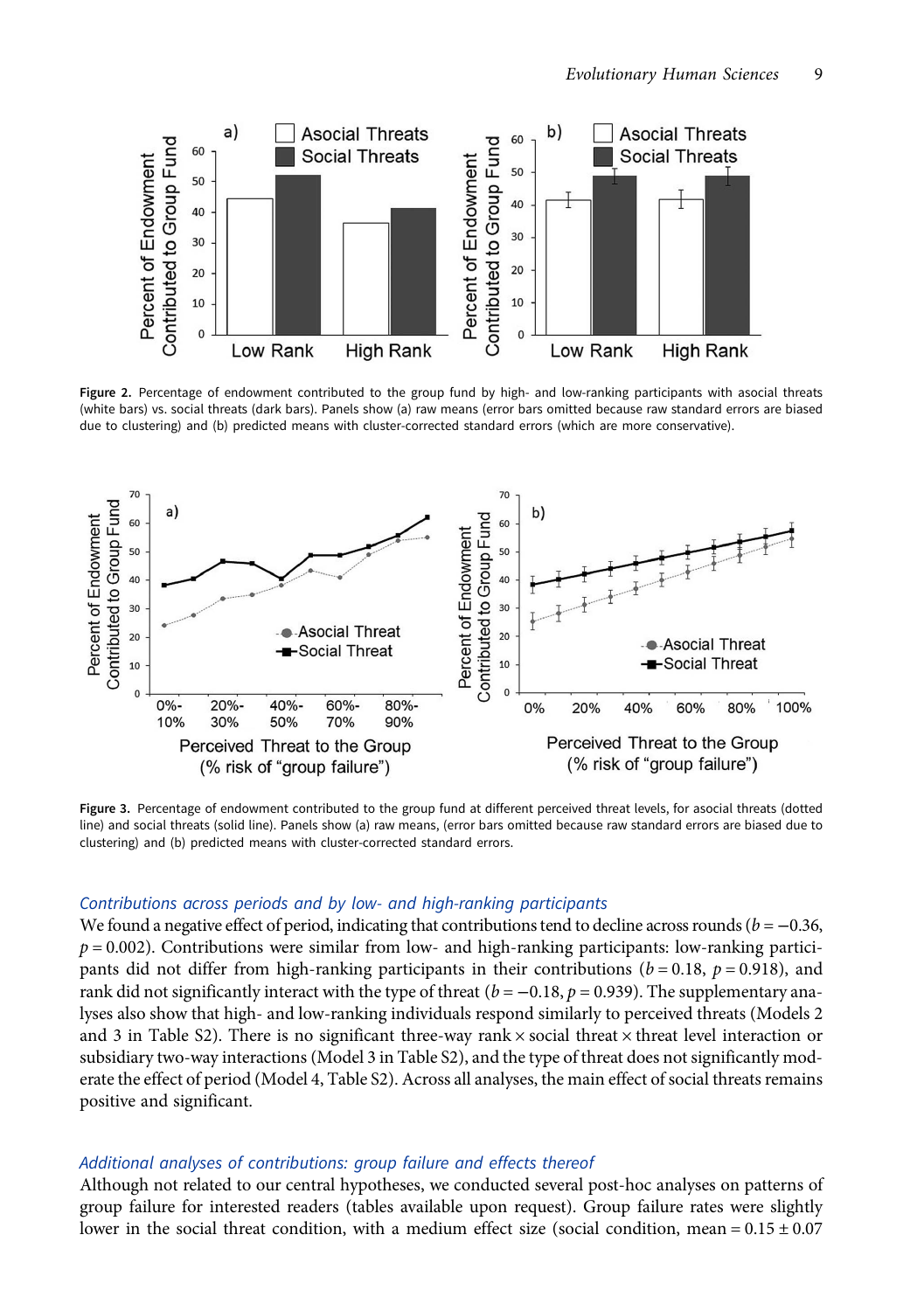SD; asocial condition: mean =  $0.19 \pm 0.09$  SD; Cohen's  $d = 0.471$ ). However, because this analysis is at the group level and necessarily has lower power, it was not significant with a t-test of the group-level means ( $t_{38}$  = 1.489,  $p$  = 0.144) and should be treated with caution.

Did group failure affect participants' future cooperation? To test this, we fitted models that added two variables to our main model: a lag variable indicating whether the group failed on the previous round, and the interaction between this variable and the social/asocial threat manipulation (Table S2, Model 5). Participants in the asocial threat condition tended to contribute a greater percentage of their endowment to the group when the group failed on a prior round (main effect of group failure:  $b = 7.17$ ,  $p = 0.005$ ; the interaction between group failure and the type of threat was not significant ( $b = -3.56$ ,  $p = 0.304$ ), suggesting that participants in the social threat condition responded similarly to those facing asocial threats.

Our data show that, when the group succeeded, low-ranking participants supplanted the highranking person somewhat less often in the social threat condition (i.e. 47% in the social threat condition and 51% in the asocial threat condition). To check whether this difference was statistically significant, we fit a multilevel logit model with random intercepts for group and individual, with whether the highranking person was supplanted as the dependent measure and the social/asocial threat condition as the independent measure; the effect of social threat was not significant (table available upon request).

# Manipulation of group threats

#### Overall manipulation

Both high- and low-ranking participants chose to increase the threat level on average rather than lower it: the net manipulation (increases minus decreases) was an overall increase in threats by high-ranking participants in 20/20 rounds (binomial probability  $p = 0.000002$ ) and by low-ranking participants in 19/20 rounds (binomial probability  $p = 0.00004$ ).

## Manipulation by low- and high-ranking participants

To examine the effects of rank and threat type, we present a multilevel model with percentage of endowment spent increasing the apparent threat regressed on rank, the social/asocial threat manipulation, the interaction of these two variables and controls for period (see [Table 1](#page-7-0), column 2). Because participants made their manipulation decisions before the threat level was announced, the threat level could not affect these decisions and is not included in the model.

Although we found no significant main effects of rank ( $b = -0.32$ ,  $p = 0.432$ ) or social threats  $(b = -0.78, p = 0.194)$ , these findings were qualified by a marginally significant rank × social threat interaction, such that the effect of rank was greater in the social threat condition  $(b = 0.95,$  $p = 0.056$ , [Figure 4\)](#page-10-0). We use linear combinations of coefficients to test the pairwise comparison of the effect of high vs. low rank in the social threats condition. With social threats, high-ranking participants spent 0.64% more of their endowments to increase the apparent threat level, compared with low-ranking participants (effect of rank in the social threat condition:  $b = -0.317 + 0.952 = 0.64$ ,  $z =$ 2.18,  $p = 0.029$ ). In contrast, with asocial threats, high-ranking participants spent a non-significantly different 0.31% less on increasing the threat level, compared with low-ranking participants (as shown by the main effect of rank). This finding was consistent across models using alternative estimation techniques, see Table S3 in the Supplementary Appendix.

# Cost-effectiveness of manipulation

As in previous work (Barclay & Benard, [2013](#page-13-0)), manipulation was cost-effective: the L\$1.50 that highranking participants spent each round on manipulation (across both conditions) resulted in a 7.5% increase in apparent threats, which results in each low-ranking person contributing an additional  $(7.5 \times 0.24) = 1.8\%$  more of their L\$50 endowment (i.e. L\$0.90 each, L\$1.80 total).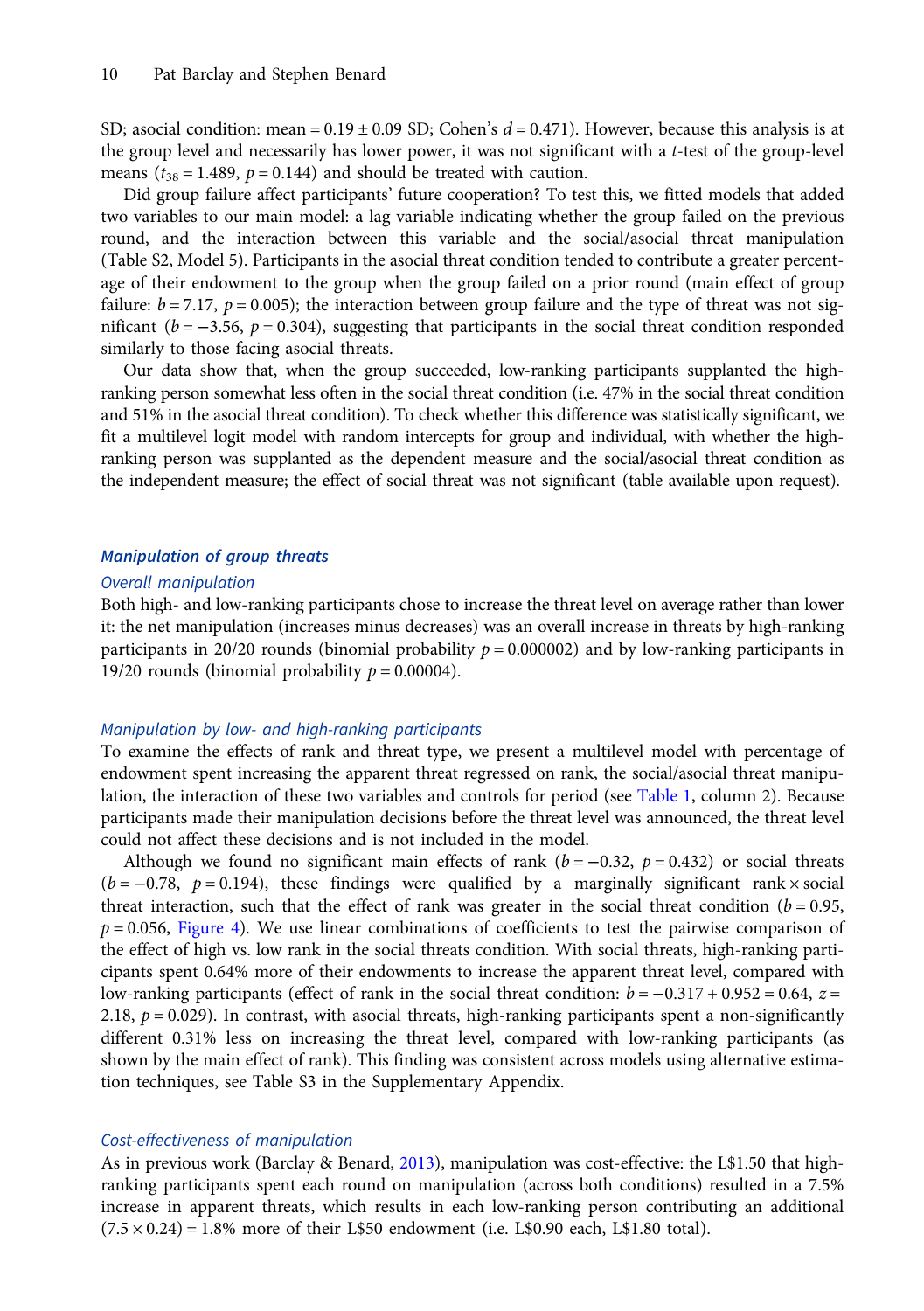<span id="page-10-0"></span>

Figure 4. Percentage of endowment spent on increasing the perceived threat level by low-ranking (white bars) and high-ranking participants (dark bars). Panels show (a) raw means (error bars omitted because raw standard errors are biased owing to clustering) and (b) predicted means with cluster-corrected standard errors (which are more conservative).

# Additional analysis of manipulation: group failure

Although not related to our central hypotheses, the supplementary analyses show that participants in the asocial threat condition spend less to manipulate group threats when their group failed in the prior round, whereas prior group failure has no effect on participants in the social threat condition (Supplementary Table S2, Supplementary Figure S1).

# **Discussion**

The results support our main prediction: cooperation is higher when threats are framed as competition with other groups (social threats) than as other types of threats (asocial threats). Participants were more responsive to changes in asocial threats: baseline cooperation was higher for social threats, and this difference diminished and became non-significant at the highest threat levels. Our results also replicate previous experiments showing that people tend to increase rather than decrease the appearance of group threats, especially when they possess high rank, and that they benefit from doing so (Barclay & Benard, [2013\)](#page-13-0). The current results also show that, compared with low-ranking participants, high-ranking participants were likely to manipulate social threats rather than asocial threats, which matches the popular idea of leaders eliciting cooperation via the appearance of social threats like war or terrorism (e.g. Bekkers, [1977](#page-13-0); Cinrincione et al., [2004](#page-13-0); Lahti & Weinstein, [2005;](#page-14-0) Tisdale & Norton-Taylor [2010](#page-15-0); Willer, [2004\)](#page-15-0) but not asocial threats like natural disasters or pandemics.

In this experiment, the social and asocial threats were identical except for the framing. Thus, our results cannot be explained as participants simply responding to incentives. This allows us to draw conclusions about the underlying psychology and how cooperative the participants were in response to between-group competition, compared with generic threats that do not involve other groups. Our results are suggestive of a psychology that readily reacts strongly to intergroup competition, and this reaction is due to the intergroup nature rather than the incentives or structural aspects of intergroup competition. Our experimental manipulation was relatively small: fewer than 6% of the words differed in the framing of the social and asocial threats. We would predict even bigger effects of threat type if they were real threats, especially if there were kin structure between the groups such that the other groups were nega-tively related to each actor (e.g. West & Gardner, [2010](#page-15-0)), or if one's group could garner a reputation that deterred competition from rival groups (Chagnon, [1997;](#page-13-0) Johnstone & Bshary, [2004;](#page-14-0) Székely, [2016](#page-15-0)).

Our results differ from a previous study that compared social vs. asocial threats (Jordan et al., [2017\)](#page-14-0). In that study, participants had to contribute enough money to surpass a given threshold to get a bonus. The threshold was determined either by intergroup competition with another group (i.e. only one group would get the bonus, 'Competition Threshold'), by the contributions of a previous group whom the participants did not compete with ('Social Threshold'), or without reference to another group ('Non-Social Threshold'). Participants contributed more with a threshold than with no threshold, but the type of threshold (social or non-social) did not matter. We speculate that our results differ from their results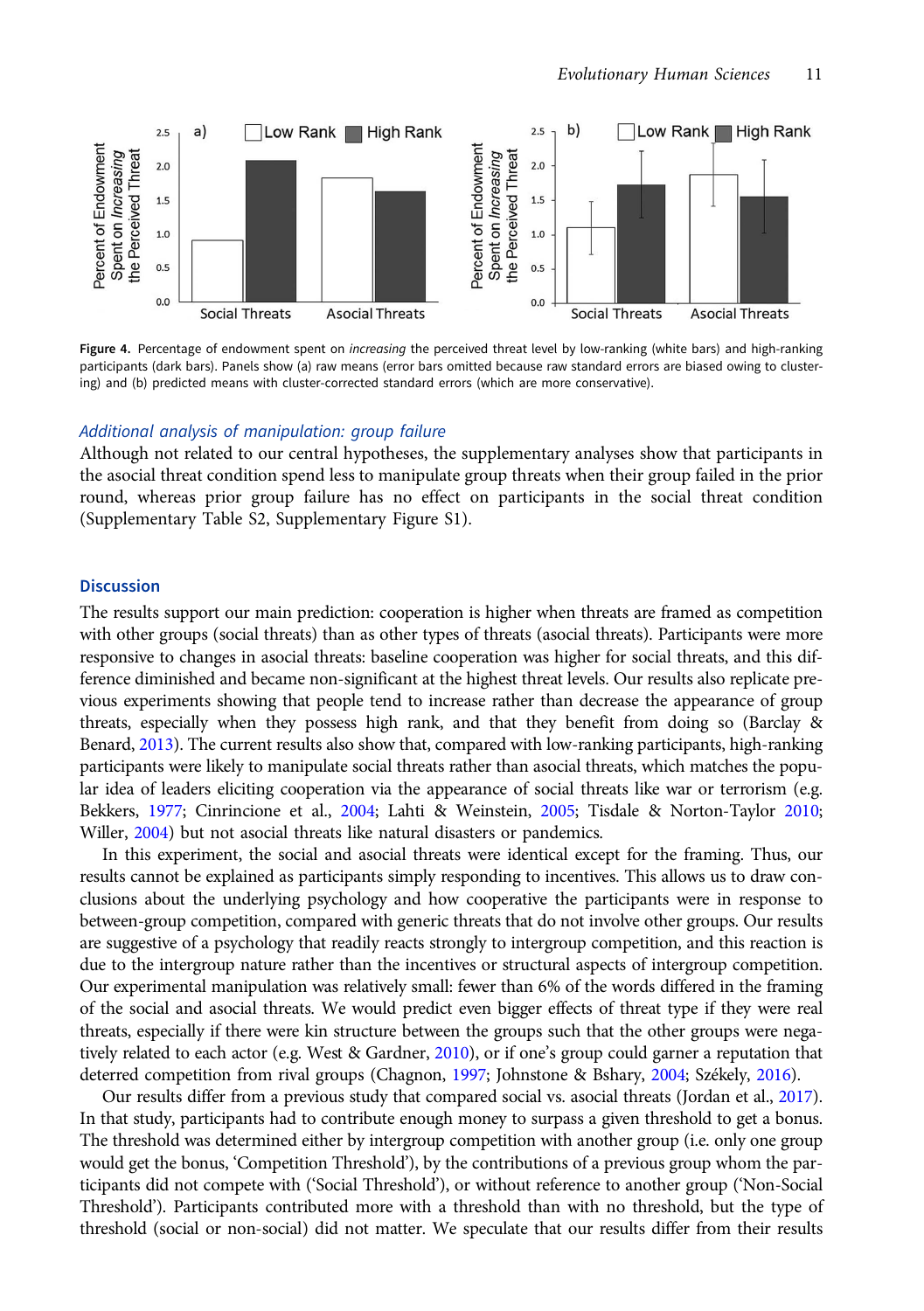because we include lower levels of threat, rather than the sharp (and known) threshold used by Jordan and colleagues. Participants in our experiment differentiated between social and asocial threats at low to moderate threat levels, but did not differentiate at high threat levels – dead is dead, and when the threat is very high the source may not matter. High threat levels involve near-certain failure (by definition), which may give people a sufficient incentive to cooperate regardless of the threat type – any additional gains or incentives from strong intergroup competition become superfluous compared with the incentive to avoid near-certain failure. Perhaps if Jordan and colleagues had included less threatening or less sharp thresholds, they may have also found an effect of intergroup competition (i.e. social threats) above and beyond the effects of a threshold alone.

Our results also differ slightly from our previous results. All three studies within Barclay and Benard [\(2013\)](#page-13-0) found that high-ranking participants manipulate threats more than do low-ranking participants, whereas the current study only found this for social (but not asocial) threats. We have no a priori explanation for this difference, but note that Barclay and Benard [\(2013\)](#page-13-0) used a neutral description of the game, rather than the business simulation framing employed in the present study. It is possible that the neutral framing of threats in Barclay and Benard [\(2013](#page-13-0)) was implicitly interpreted as a threat of between-group conflict. If true, this would be another example of people over-interpreting (negative) events as being caused by agents, and is consistent with many human groups assuming that bad outcomes like disease and crop failure are caused by sorcery or witchcraft from hostile groups (e.g. Boyer, [2002;](#page-13-0) Chagnon, [1997](#page-13-0)). Alternately, the difference might reflect differences between the USA (Barclay & Benard, [2013\)](#page-13-0) and Canada (current study) in high-ranking people's willingness to manipulate threats.

We found that high- and low-ranking participants contributed similar percentages of their endowment. It is currently unclear how status, rank or power should relate to cooperation: some theoretical work suggests that high-ranking individuals will contribute more to public goods (Gavrilets & Fortunato, [2014\)](#page-13-0), whereas other work suggests the opposite (Barclay, [2013](#page-12-0), [2016;](#page-13-0) Reeve & Shen, [2006\)](#page-14-0). Some empirical work suggests that people with high status or wealth are more cooperative (e.g. Diekmann, [1993](#page-13-0); Diekmann & Przepiorka, [2015](#page-13-0); Nettle et al., [2011](#page-14-0)), whereas other work suggests the opposite (e.g. Barclay & Benard, [2013;](#page-13-0) Buckley & Croson, [2006;](#page-13-0) Chan et al., [1997,](#page-13-0) [1999;](#page-13-0) Cherry et al., [2005](#page-13-0); Guinote et al., [2015;](#page-13-0) Piff et al., [2012\)](#page-14-0) or finds no effect (Rapoport & Suleiman, [1993;](#page-14-0) see review by Kafashan et al., [2014](#page-14-0)). The solution may depend on how different types of cooperation are affected by individual qualities (Barclay & Reeve, [2012\)](#page-13-0), or given that cooperation is risky, on how much different individuals stand to gain from cooperation and are able to buffer against the losses of unreciprocated helping (Barclay et al., [2018](#page-13-0); Mishra et al., [2017](#page-14-0)). Future research is needed on the relationship between rank and cooperation.

# Limitations and future directions

Our study only manipulated the framing of the public goods game, not the actual structure. As such, it lacked the kin structure, possibilities for gain, possibilities of a competitor getting stronger after they win and effects of deterrence that are usually present in intergroup competition. We manipulated the framing in order to examine the underlying psychology rather than how people responded to incentives, but it would be interesting to add some of this complexity back into the game. Future work could also test how the intensity of rivalry with the outgroup affects people's willingness to cooperate with the ingroup to overcome the outgroup threat.

Will our results generalize to other populations (e.g. small-scale non-industrial populations), to other social and asocial threats (e.g. different framings) or to other non-monetary currencies (e.g. investments of time, energy, risk of bodily harm and social status)? Laboratory tasks are abstract models of real-life situations, which capture some important aspects of real life (e.g. conflicting incentives to free-ride vs. protect the group vs. achieve high rank) while stripping away other aspects (e.g. face-to-face interactions, group identity, non-monetary currencies). Laboratory experiments can be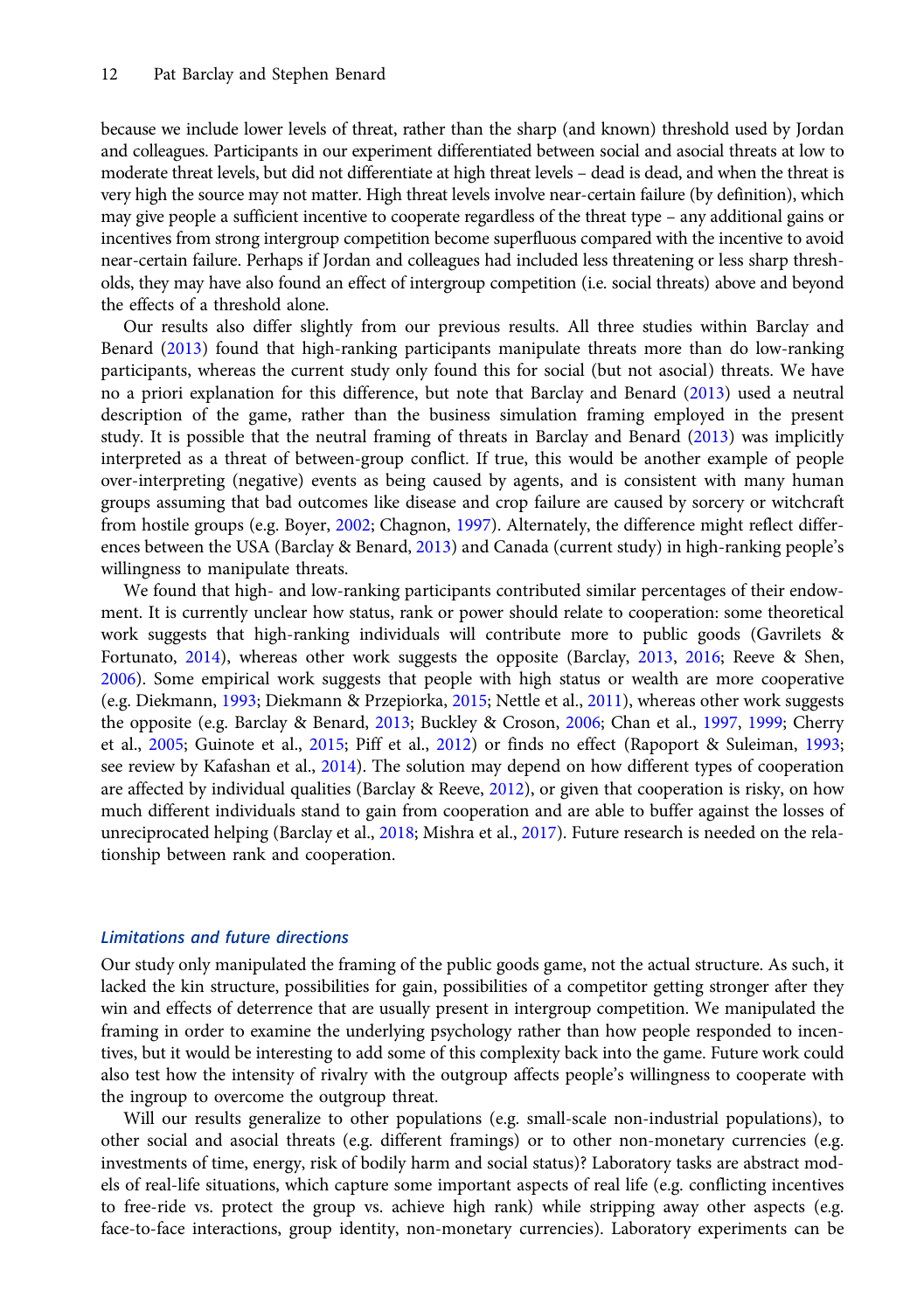<span id="page-12-0"></span>helpful when real-life phenomena – such as whether leaders truly perceive an outgroup as a threat vs. a source of political advantage – are difficult or impossible to establish with certainty.

Questions of generalization are always an empirical question. In a classic paper, Mook [\(1983](#page-14-0)) argues that the goal of experiments is not to generalize a specific result but to test an underlying theory or principle: a theory predicts that some factor  $X$  will result in outcome  $Y$ , so we create an artificial model experiment with factor  $X$  to see whether we find outcome  $Y$ . If we do, it supports the theory; if not, then the theory must be revised or rejected (Mook, [1983\)](#page-14-0). So as the quote goes, 'essentially, all models are wrong, but some models are useful' (Box & Draper, [1987](#page-13-0), p. 424). We argue that whenever the same incentives apply in non-laboratory situations in other societies with other currencies, then we should observe similar effects as were found in this study. The absolute levels of cooperation will undoubtedly differ (e.g. higher overall cooperation in groups with strong identity) and the effect size of social threats may differ too (e.g. stronger effect of social threats if the participants already despise the outgroup), but the general principle will hold. Ultimately though, this is an empirical question, and we look forward to future tests of how different circumstances and cultures affect threatdependent cooperation and the effects of social vs. asocial threats.

Overall, our study shows that our participants were very sensitive to outgroup competition, more so than to an equivalently sized asocial threat. Furthermore, our results support previous work showing that humans and other animals cooperate more in the face of group threats (Radford, [2011](#page-14-0), reviewed by Benard & Doan, [2011](#page-13-0)) and that high-ranking group members are correspondingly willing to manipulate others' perceptions of those threats (Barclay & Benard, [2013\)](#page-13-0). We look forward to future work on threat-dependent cooperation, especially mathematical models or computer simulations to identify which factors have the most impact on people's willingness to cooperate in the face of outgroups and to manipulate other's willingness to cooperate.

Supplementary material. To view supplementary material for this article, please visit <https://doi.org/10.1017/ehs.2020.48>

Acknowledgements. We thank Cameron Wilson for assistance running the experiments, Adam Sparks for useful discussions and two anonymous reviewers for feedback.

Author contributions. PB and SB conceived and designed the experiment, PB programmed the experiment and collected the data, SB performed statistical analyses, PB wrote first drafts of the manuscript and research grant, SB wrote second drafts.

Financial support. This material is based upon work supported by the National Science Foundation (NSF grant 0904312) in conjunction with the Minerva Initiative of the US Department of Defense. The funders had no role in study design, data collection and analysis, decision to publish, or preparation of the manuscript. Any opinions, findings, and conclusions or recommendations expressed in this material are those of the authors and do not necessarily reflect the views of the National Science Foundation or other sponsors.

Conflict of interest. The authors declare that they have no conflicts of interest.

Data access. The data and STATA code are available at: <https://osf.io/dvy2j/>

Ethics statement. This study was approved by the Research Ethics Board at the University of Guelph, under the Canadian Tri-Council Policy Statement: Ethical Conduct for Research Involving Humans (TCPS2).

## References

- Aguinis, H., Gottfredson, R. K., & Joo, H. (2013). Best-practice recommendations for defining, identifying, and handling outliers. Organizational Research Methods, 16, 270–301.
- Archetti, M. (2009). Cooperation as a volunteer's dilemma and the strategy of conflict in public goods games. Journal of Evolutionary Biology, 22, 2192–2200.

Archetti, M., & Scheuring, I. (2011). Coexistence of cooperation and defection in public goods games. Evolution, 65, 1140–1148.

Barclay, P. (2004). Trustworthiness and competitive altruism can also solve the 'tragedy of the commons'. Evolution & Human Behavior, 25(4), 209–220.

Barclay, P. (2013). Strategies for cooperation in biological markets, especially for humans. Evolution & Human Behavior, 34 (3), 164–175.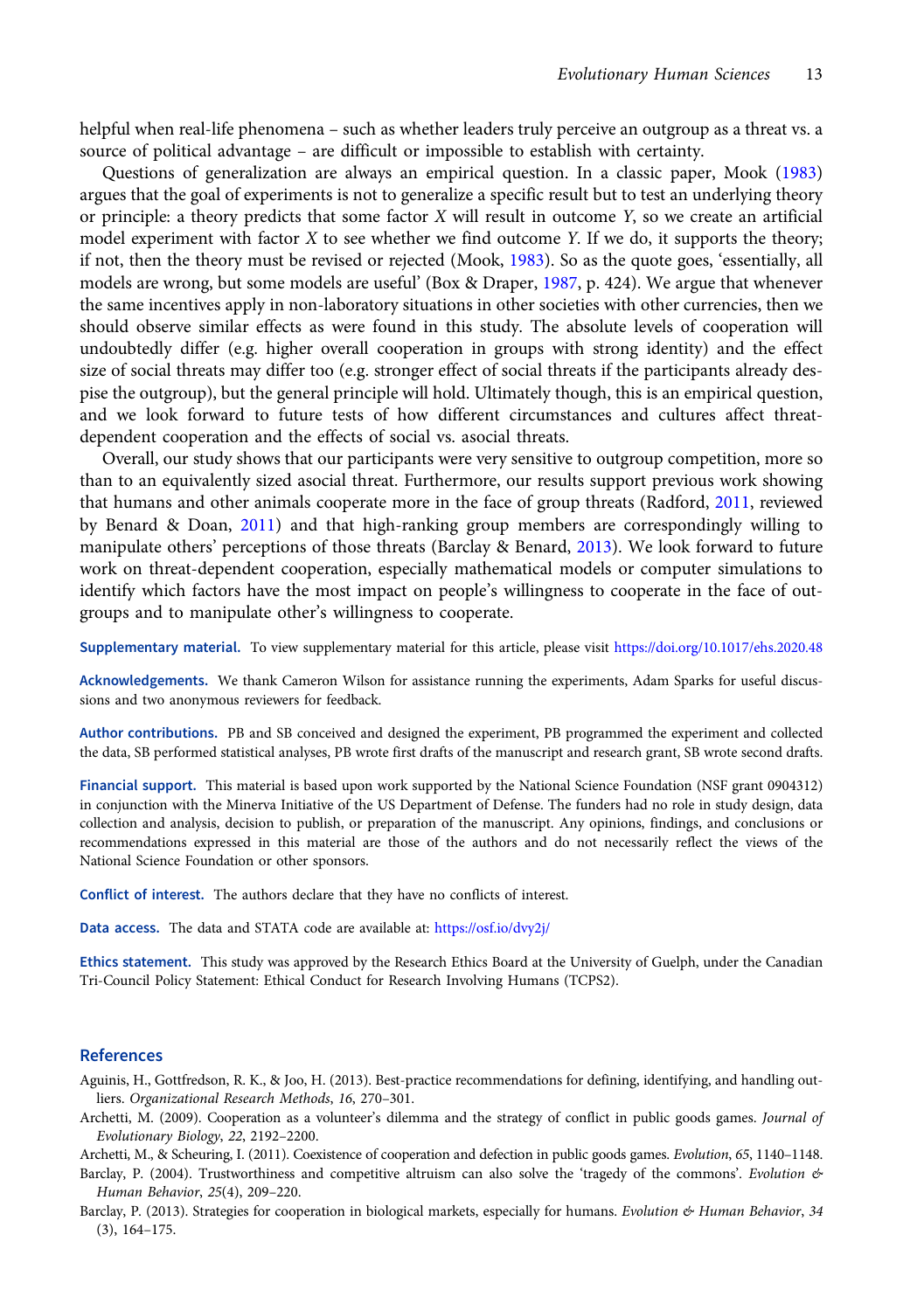- <span id="page-13-0"></span>Barclay, P. (2016). Biological markets and the effects of partner choice on cooperation and friendship. Current Opinion in Psychology, 7, 33–38.
- Barclay, P., & Benard, S. (2013). Who cries wolf, and when: Manipulation of perceived threats to preserve rank in cooperative groups. PLOS ONE, 8(9), e73863. doi:10.1371/journal.pone.0073863.
- Barclay, P., Mishra, S., & Sparks, A. (2018). State-dependent risk-taking. Proceedings of the Royal Society of London B, 285, 20180180.
- Barclay, P., & Reeve, H. K. (2012). The varying relationship between helping and individual quality. Behavioral Ecology, 23(4), 693–698.
- Barclay, P., & Van Vugt, M. (2015). The evolutionary psychology of human prosociality: Adaptations, mistakes, and byproducts. In D. Schroeder & W. Graziano (Eds.), Oxford handbook of prosocial behavior (pp. 37–60). Oxford University Press.

Bekkers, F. (1977). Threatened leadership and intergroup conflicts. Journal of Peace Research, 14, 223–237.

- Benard, S. & Doan, L. (2011). The conflict-cohesion hypothesis: past, present, and possible futures. Advances in Group Process, 28, 189–224.
- Bornstein, G. (2003). Intergroup conflict: Individual, group, and collective interests. Personality and Social Psychology Review, 7, 129–145.
- Bowles, S. (2006). Group competition, reproductive leveling, and the evolution of human altruism. Science, 314, 1569–1572. Box, G. E., & Draper, N. R. (1987). Empirical model-building and response surfaces. Wiley.

Boyer, P. (2002). Religion explained: The evolutionary origins of religious thought. Basic Books.

- Brewer, M. B. (2001). Ingroup identification and intergroup conflict: When does ingroup love become outgroup hate? In R. D. Ashmore, L. Jussim & D. Wilder (Eds.), Social identity, intergroup conflict, and conflict reduction (pp. 17–41). Oxford University Press.
- Buckley, E., & Croson, R. (2006). Income and wealth heterogeneity in the voluntary provision of linear public goods. Journal of Public Economics, 90, 935–955.
- Chagnon, N. A. (1997). Yanomamö (5th ed.). Wadsworth.
- Chan, K. S., Godby, R., Mestelman, S., & Muller, R. A. (1997). Equity theory and the voluntary provision of public goods. Journal of Economic Behavior & Organization, 32, 349-364.
- Chan, K. S., Mestelman, S., Moir, R., & Muller, R. A. (1999) Heterogeneity and the voluntary provision of public goods. Experimental Economics, 2, 5–30.
- Cherry, T. L., Kroll, S., & Shogren, J. F. (2005) The impact of endowment heterogeneity and origin on public good contributions: Evidence from the lab. Journal of Economic Behavior and Organization, 57, 357–365.
- Cinrincione, J., Mathews, J. T., Perkovich, T., Orton, A. (2004). WMD in Iraq: Evidence and implications. Carnegie Endowment for International Peace.
- Coser, L. A. (1956). The functions of social conflict. Free Press.
- Diamond, J. (2005). Collapse: How societies choose to fail or succeed. Viking.
- Diekmann, A. (1985). Volunteer's Dilemma. Journal of Conflict Resolution, 29, 605–610.
- Diekmann, A. (1993) Cooperation in an asymmetric Volunteer's Dilemma game: Theory and experimental evidence. International Journal of Game Theory, 22, 75–85.
- Diekmann, A. (1986). Volunteer's Dilemma. A Social Trap without a Dominant Strategy and some Empirical Results. In A. Diekmann, & P. Mitter (Eds.), Paradoxical Effects of Social Behavior: Essays in Honor of Anatol Rapoport (pp. 187–197). Heidelberg: Physica-Verlag.
- Diekmann, A., & Przepiorka, W. (2015). 'Take one for the team!' Individual heterogeneity and the emergence of latent norms in a Volunteer's Dilemma. Social Forces, 94, 1309–1333.
- Dogan, G., Glowacki, L., & Rusch, H. (2017). Spoils division rules shape aggression between natural groups. Nature Human Behaviour, 2, 322–326.
- Eriksson, K., & Strimling, P. (2014). Spontaneous associations and label framing have similar effects in the public goods game. Judgment and Decision Making, 9(5), 360–372.
- Fischbacher, U. (2007). z-Tree: Zurich toolbox for ready-made economic experiments. Experimental Economics, 10, 171–178.
- Gardner, A., & West, S. A. (2004). Spite and the scale of competition. Journal of Evolutionary Biology, 17(6), 1195–1203. doi:10.1111/j.1420-9101.2004.00775.x
- Gavrilets, S. (2015). Collective action and the collaborative brain. Journal of the Royal Society Interface, 12, 20141067. [http://](http://dx.doi.org/10.1098/rsif.2014.1067) [dx.doi.org/10.1098/rsif.2014.1067](http://dx.doi.org/10.1098/rsif.2014.1067)
- Gavrilets, S., & Fortunato, L. (2014). A solution to the collective action problem in between-group conflict with within-group inequality. Nature Communications, 5, 3526. doi:10.1038/ncomms4526.
- Gould, R. V. (2003). Collision of wills: How ambiguity about social rank breeds conflict. University of Chicago Press.
- Guinote, A., Cotzia, I., Sandhu, S., & Siwa, P. (2015). Social status modulates prosocial behavior and egalitarianism in preschool children and adults. Proceedings of the National Academy of Sciences, USA, 112, 731–736.
- Halevy, N., Bornstein, G., & Sagiv, L. (2008). 'In-group love' and 'out-group hate' as motives for interpersonal participation in intergroup conflict. Psychological Science, 19, 405–411.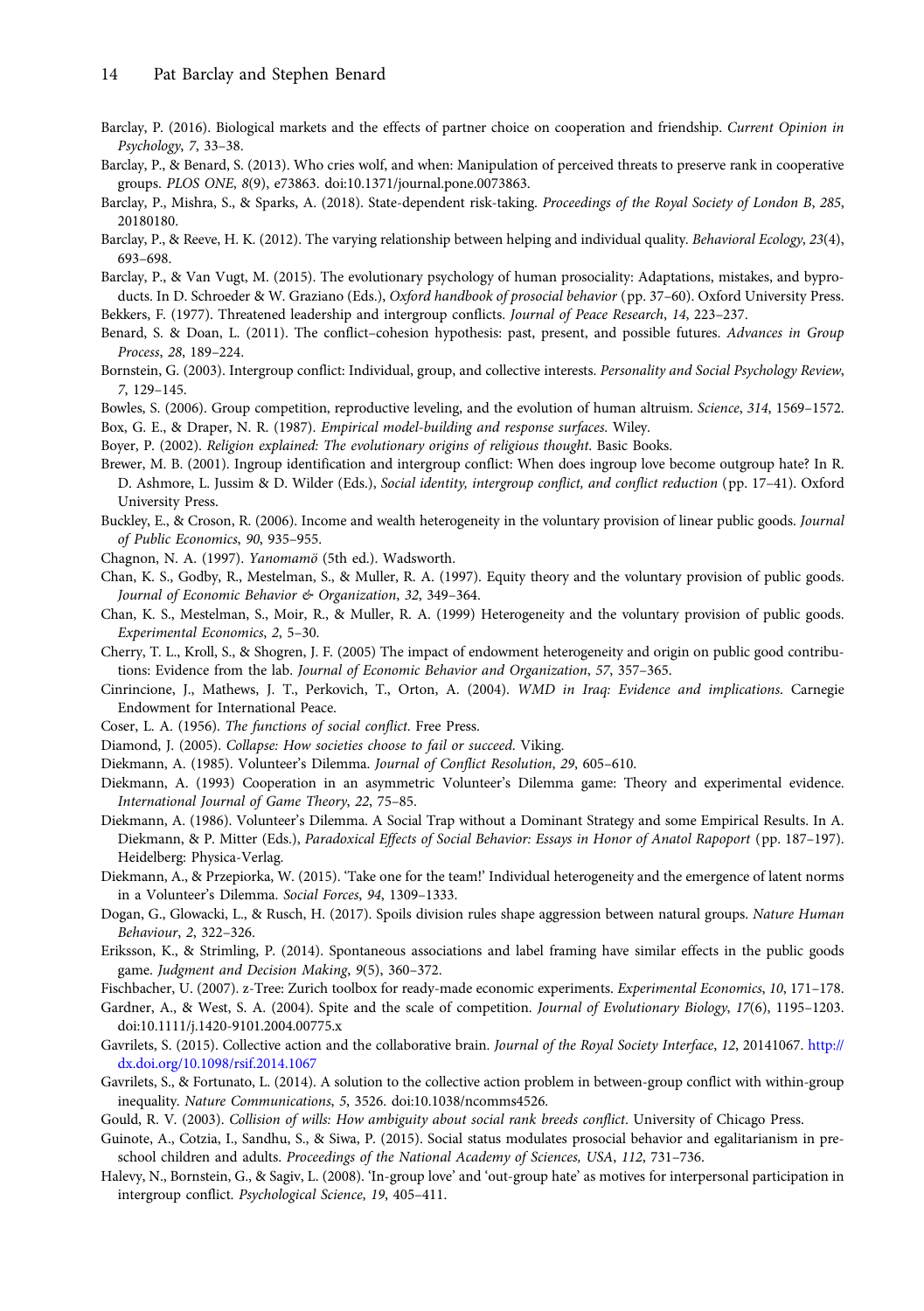- <span id="page-14-0"></span>Hardy, C., & Van Vugt, M. (2006). Giving for glory in social dilemmas: The competitive altruism hypothesis. Personality and Social Psychology Bulletin, 32, 1402–1413.
- Henrich, J., & Gil-White, F. J. (2001). Freely conferred deference as a mechanism for enhancing the benefits of cultural transmission. Evolution and Human Behavior, 22, 165–196.
- Hertwig, R., & Ortmann, A. (2001). Experimental practices in economics: A methodological challenge for psychologists? Behavioral and Brain Sciences, 24, 383–451.
- Johnstone, R. A., & Bshary, R. (2004). Evolution of spite through indirect reciprocity. Proceedings: Biological Sciences, 271, 1917–1922.
- Jordan, M. R., Jordan, J. J., & Rand, D. G. (2017). No unique effect of intergroup competition on cooperation: Non-competitive thresholds are as effective as competitions between groups for increasing human cooperative behavior. Evolution and Human Behavior, 38, 102–108.
- Kafashan, S., Sparks, A., Griskevicius, V., & Barclay, P. (2014). Prosocial behaviour and social status. In J. T. Cheng, J. L. Tracy, & C. Anderson (Eds.), The Psychology of Social Status (pp. 139–158). Springer.
- Kioynari, T., Tanida, S., & Yamagishi, T. (2000). Social exchange and reciprocity: Confusion or a heuristic? Evolution and Human Behavior, 21, 411–427.
- Kokko, H. (2007). Modelling for field biologists and other interesting people. Cambridge University Press.
- Kokko, H., Johnstone, R. A., & Clutton-Brock, T. H. (2001). The evolution of cooperative breeding through group augmentation. Proceedings of the Royal Society of London B, 268, 187–196.
- Krupp, D. B., & Taylor, P. D. (2015). Social evolution in the shadow of asymmetrical relatedness. Proceedings: Biological Sciences, 282, 201501424. <http://dx.doi.org/10.1098/rspb.2015.0142>
- Kümmerli, R., Burton-Chellew, M. N., Ross-Gillespie, A., & West, S. A. (2010). Resistance to extreme strategies, rather than prosocial preferences, can explain human cooperation in public goods games. Proceedings of the National Academy of Sciences of the United States of America, 107(22), 10125–10130. doi:10.1073/pnas.1000829107
- Lahti, D. C., & Weinstein, B. S. (2005). The better angels of our nature: Group stability and the evolution of moral tension. Evolution and Human Behavior, 26, 47–63.
- Liberman, V., Samuels, S. M., & Ross, L. (2004). The name of the game: Predictive power of reputations vs. situational labels in determining Prisoner's Dilemma game moves. Personality and Social Psychology Bulletin, 30(9), 1175–1185.
- Manson, J. H., & Wrangham, R. W. (1991). Intergrourp aggression in chimpanzees and humans. Current Anthropology, 32, 369–390.
- Messick, D. M., & McClintock, C. G. (1968). Motivational bases of choice in experimental games. Journal of Experimental Social Psychology, 4, 1–25.
- Milinski, M., Semmann, D., & Krambeck, H.-J. (2002). Donors to charity gain in both indirect reciprocity and political reputation. Proceedings: Biological Sciences, 269, 881–883.
- Milinski, M., Sommerfeld R. D., Krambeck H.-J., Reed F. A., & Marotzke, J. (2008). The collective-risk social dilemma and the prevention of simulated dangerous climate change. Proceedings of the National Academy of Sciences, USA, 105, 2291–2294.
- Mishra, S., Barclay, P., & Sparks, A. (2017). The relative state model: Integrating need-based and ability-based pathways to risk-taking. Personality and Social Psychological Review, 21(2), 176–198. <https://doi.org/10.1177/1088868316644094>
- Mook, D. (1983). In defense of external invalidity. American Psychologist, 38, 379–387.
- Munn, C. A. (1986) Birds that 'cry wolf'. Nature, 319, 143–145.
- Murnighan, J. K., Kim, J. W., & Metzger, A. R. (1993). The Volunteer Dilemma. Administrative Science Quarterly, 38, 515-538.
- Myatt, D. P., & Wallace, C. (2008). An evolutionary analysis of the volunteer's dilemma. Games and Economic Behavior, 62, 67-76.
- Nettle, D., Colléony, A., & Cockerill, M. (2011). Variation in cooperative behaviour within a single city. PLoS ONE, 6, e26922. doi:10.1371/journal.pone.0026922.
- Piff, P. K., Stancato, D. M., Côté, S., Mendoza-Denton, R., & Keltner, D. (2012). Higher social class predicts increased unethical behavior. Proceedings of the National Academy of Sciences, USA, 109, 4086–4091.
- Puurtinen, M., & Mappes, T. (2009) Between-group competition and human cooperation. Proceedings of the Royal Society of London B, 276, 355–360.
- Rabe-Hesketh, S., & Skrondal, A. (2012). Multilevel and longitudinal modeling using Stata. College Station, TX: STATA press.
- Radford, A. N. (2008). Duration and outcome of intergroup conflict influences intragroup affiliative behaviour. Proceedings of the Royal Society of London B, 275, 2787–2791.
- Radford, A. N. (2011). Preparing for battle? Potential intergroup conflict promotes current intragroup affiliation. Biology Letters, 7, 26–29.
- Rapoport, A., & Suleiman, R. (1993) Incremental contribution in step-level public goods games with asymmetric players. Organizational Behavior and Human Decision Processes, 55, 171–194.
- Reeve, H. K., & Shen, S.-F. (2006). A missing model in reproductive skew theory The bordered tug-of-war. Proceedings of the National Academy of Sciences, USA, 103(22), 8430–8434.
- Roberts, G. (2005). Cooperation through interdependence. Animal Behaviour, 70, 901–908.
- Sherif, M. (1966). In common predicament: Social psychology of intergroup conflict and cooperation. Houghton Mifflin.